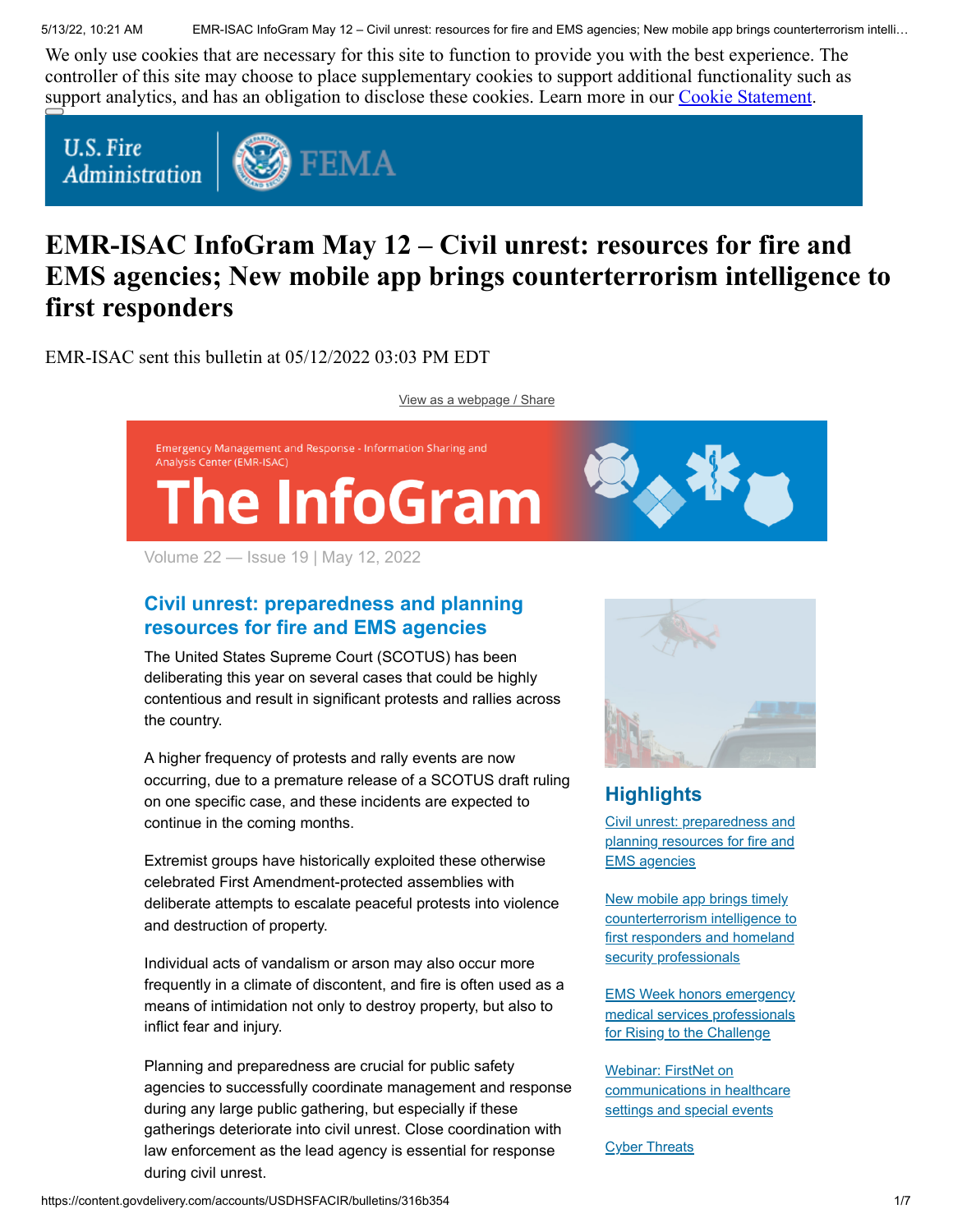The following are a selection of resources from the United States Fire Administration (USFA) and partner agencies to support fire and EMS safety, preparedness, planning, and response in environments of civil unrest. This list is not intended to be exhaustive:

- [Civil Unrest Response Best Practices](https://www.usfa.fema.gov/operations/civil_unrest/), a collection of resources for fire and EMS from the USFA, and associated [reference aid](https://www.ems.gov/pdf/Fire_and_Emergency_Medical_Services_Response_to_Civil_Unrest.pdf) from the National Highway Traffic Safety Administration's Office of EMS.
- A [sample Civil Unrest Standard Operating Procedure,](http://www.everyonegoeshome.com/wp-content/uploads/sites/2/2020/06/sample-sop-civil-unrest.pdf) supporting the National Fallen Firefighters Foundation's [Initiative 12: Violent Incident Response.](https://www.everyonegoeshome.com/16-initiatives/12-violent-incident-response/)
- The International Association of Firefighters' 2020 [webinar recording, Caught in the Middle: Fire](https://info.lexipol.com/webinar-fire-department-response-during-civil-unrest) Department Response During Civil Unrest. This webinar recording is free, but registration is required for access.
- First Responder's Toolboxes on Protection Considerations for Violent Extremist Threats to Public [Officials, Complex Operating Environment – Special a](https://www.dni.gov/files/NCTC/documents/jcat/firstresponderstoolbox/126s_-_Protection_Considerations_for_Violent_Extremist_Threats_to_Public_Officials.pdf)nd [Other Significant Events, and many other Toolboxes from](https://www.dni.gov/files/NCTC/documents/jcat/firstresponderstoolbox/First_Responders_Toolbox_-_Special_and_Significant_Events_with_Feedback.pdf) the National Counterterrorism Center (NCTC). The entire collection, including those designated For Official Use [Only \(FOUO\) are available on the Homeland Security](https://www.dhs.gov/what-hsin) [Information Network, the Law Enforcement Enterprise](https://www.fbi.gov/services/cjis/leep) [Portal and the NCTC's newly launched aCTknowledge](https://www.actknowledge.dni.gov/aCTknowledge/) portal.
- The National Fire Protection Association's Standard on Fire Department Occupational Safety, Health, and Wellness Program (NFPA 1500) requires agencies that adopt this standard to [plan and train for violent incidents](https://www.nfpa.org/News-and-Research/Resources/Emergency-Responders/High-risk-hazards/Events-that-involve-violence).
- The National Tactical Officers Association's [training](https://www.ntoa.org/training/) for multiple response disciplines to respond together with law enforcement during mass casualty and other critical incidents.
- [Fire as a Weapon Action Guide](https://www.cisa.gov/sites/default/files/publications/Fire%20as%20a%20Weapon%20Action%20Guide_Final%20508%20%2804.12.21%29v.2_1.pdf), from the Cybersecurity and Infrastructure Security Agency, within its **Active Assailant Security resources collection.**
- [The Department of Justice's awareness training on First](https://ncirc.bja.ojp.gov/training/first-amendment-online-training) Amendment-protected activities.
- [Lessons learned by law enforcement](https://majorcitieschiefs.com/wp-content/uploads/2021/01/MCCA-Report-on-the-2020-Protest-and-Civil-Unrest.pdf) after the protests in [many cities across the United States in 2020, and best](https://majorcitieschiefs.com/wp-content/uploads/2021/05/MCCA-First-Amendment-Assembly-Working-Group-Final-Report.pdf) practices and tactics for law enforcement response to First Amendment assemblies, from the Major Cities Chiefs Association.



The U.S. Fire Administration operates the Emergency Management and Response – Information Sharing and Analysis Center (EMR-ISAC).

For information regarding the EMR-ISAC visit [www.usfa.dhs.gov/emr-isac](https://www.usfa.fema.gov/operations/ops_cip.html) or contact the EMR-ISAC office at: [\(301\) 447-1325 and/or fema-emr](mailto:fema-emr-isac@fema.dhs.gov)isac@fema.dhs.gov.

**Subscribe here**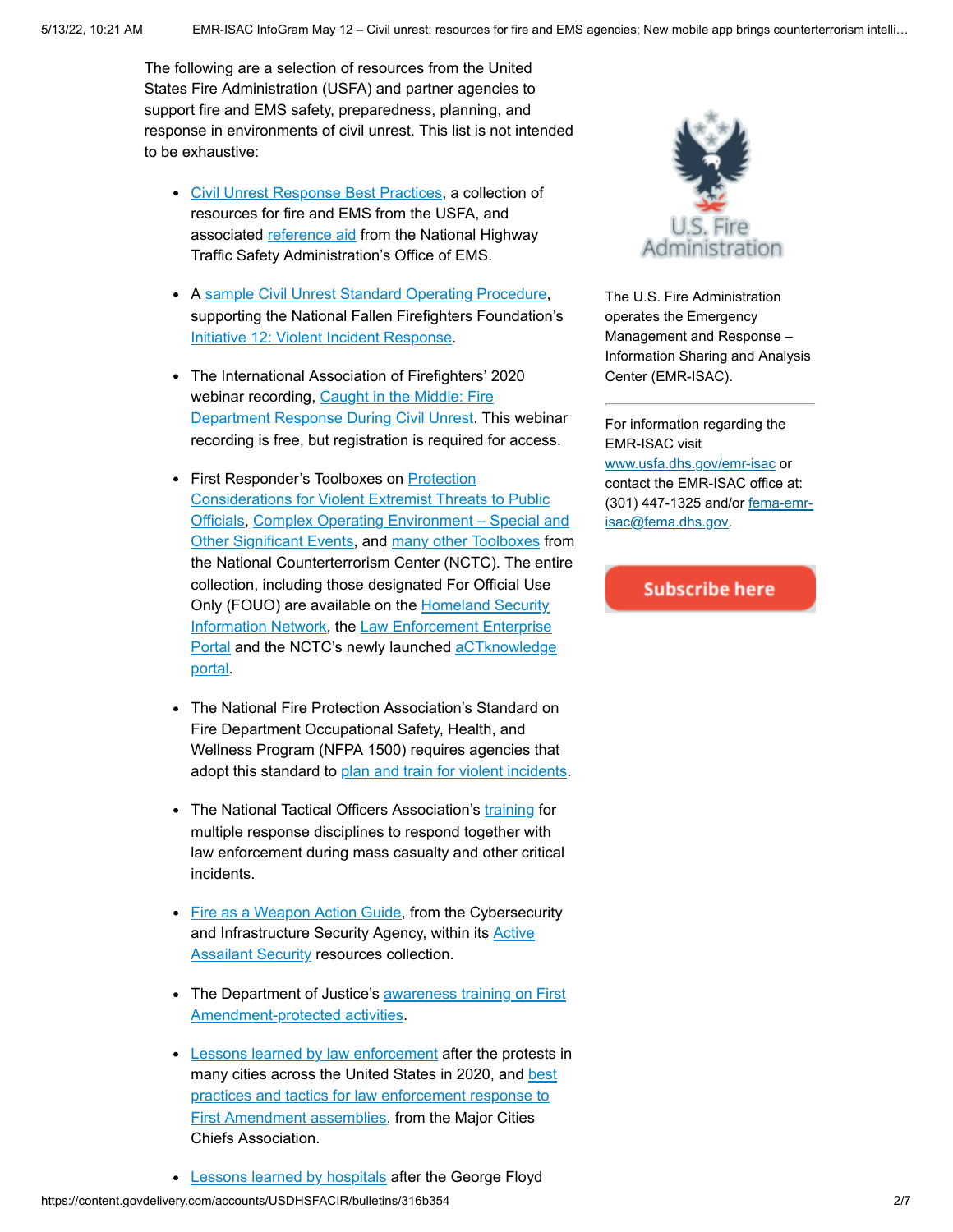5/13/22, 10:21 AM EMR-ISAC InfoGram May 12 – Civil unrest: resources for fire and EMS agencies; New mobile app brings counterterrorism intelli…

protests in Minneapolis and technical assistance on [protecting hospitals during civil unrest,](https://files.asprtracie.hhs.gov/documents/aspr-tracie-ta-hospitals-and-civil-unreset-resources--6-1-2020.pdf) from the Office of the Assistant Secretary for Preparedness and Response, Technical Resources, Assistance Center, and Information Exchange (ASPR TRACIE).

*(Sources: Various)*

### <span id="page-2-0"></span>**New mobile app brings timely counterterrorism intelligence to first responders and homeland security professionals**

The National Counterterrorism Center's (NCTC's) aCTknowledge is a first-of-its-kind mobile app and [website](https://www.actknowledge.dni.gov/aCTknowledge/) that provides timely and unclassified counterterrorism reports and situational awareness notifications. It is available to all public servants who play a role in protecting their community.

Now available on the [Apple App Store](https://apps.apple.com/us/app/actknowledge/id1582733860?platform=iphone) and on [Google Play,](https://play.google.com/store/apps/details?id=gov.dni.aCTknowledge) this digital platform features a searchable library of unclassified counterterrorism reporting, analysis, and training resources, featuring breaking potential counterterrorism events, counterterrorism policies, and emergent terrorist tactics, techniques, and procedures. NCTC experts developed the app in partnership with law enforcement agencies as a way to deliver a one-stop shop for counterterrorism experts across the nation.

Additionally, NCTC's aCTknowledge offers reference guides to aid in rapid response and deployment, helping you protect your local community.

The NCTC was established at the recommendation of the 9/11 Commission and was given the responsibility for integrating whole-of-government analysis, strategic planning, and information [sharing with state, local, tribal, territorial, and federal partners through the Intelligence Reform and](https://www.dni.gov/index.php/ic-legal-reference-book/intelligence-reform-and-terrorism-prevention-act-of-2004) Terrorism Prevention Act. NCTC has the unique authority to access both domestic and foreign terrorism information.

Today, NCTC produces analysis, maintains the authoritative database of known and suspected terrorists, shares information, and conducts strategic operational planning. The Center plays a vital role in protecting the Homeland and U.S. interests around the world from the threat of terrorism.

[To learn more about aCTknowledge and to request access, v](https://content.govdelivery.com/attachments/USDHSFACIR/2022/05/06/file_attachments/2152415/aCTknowledge%20Slick%20Sheet.pdf)[isit the website](https://www.actknowledge.dni.gov/aCTknowledge/) [and download the](https://content.govdelivery.com/attachments/USDHSFACIR/2022/05/06/file_attachments/2152415/aCTknowledge%20Slick%20Sheet.pdf) aCTknowledge 1-page fact sheet.

*(Source: [NCTC](https://www.dni.gov/index.php/nctc-home))*

#### <span id="page-2-1"></span>**EMS Week honors emergency medical services professionals for Rising to the Challenge**

The 47th annual **[EMS Week](https://emsweek.org/) will be observed from May 15-21**. This year's theme is "Rising to the Challenge."

The emergency medical services (EMS) have stood strong despite many challenges over the past year. The United States Fire Administration's (USFA's) [COVID-19 Special Study](https://www.usfa.fema.gov/nfirs/COVID-19-dashboard.html) has been tracking fire and EMS responses involving COVID-19 since January 2020. The data from 2021 show that fire and EMS responded to more than 300,000 calls where COVID-19 was suspected or confirmed. EMS professionals have had higher rates of occupational exposure to COVID-19, as frontline workers treating patients.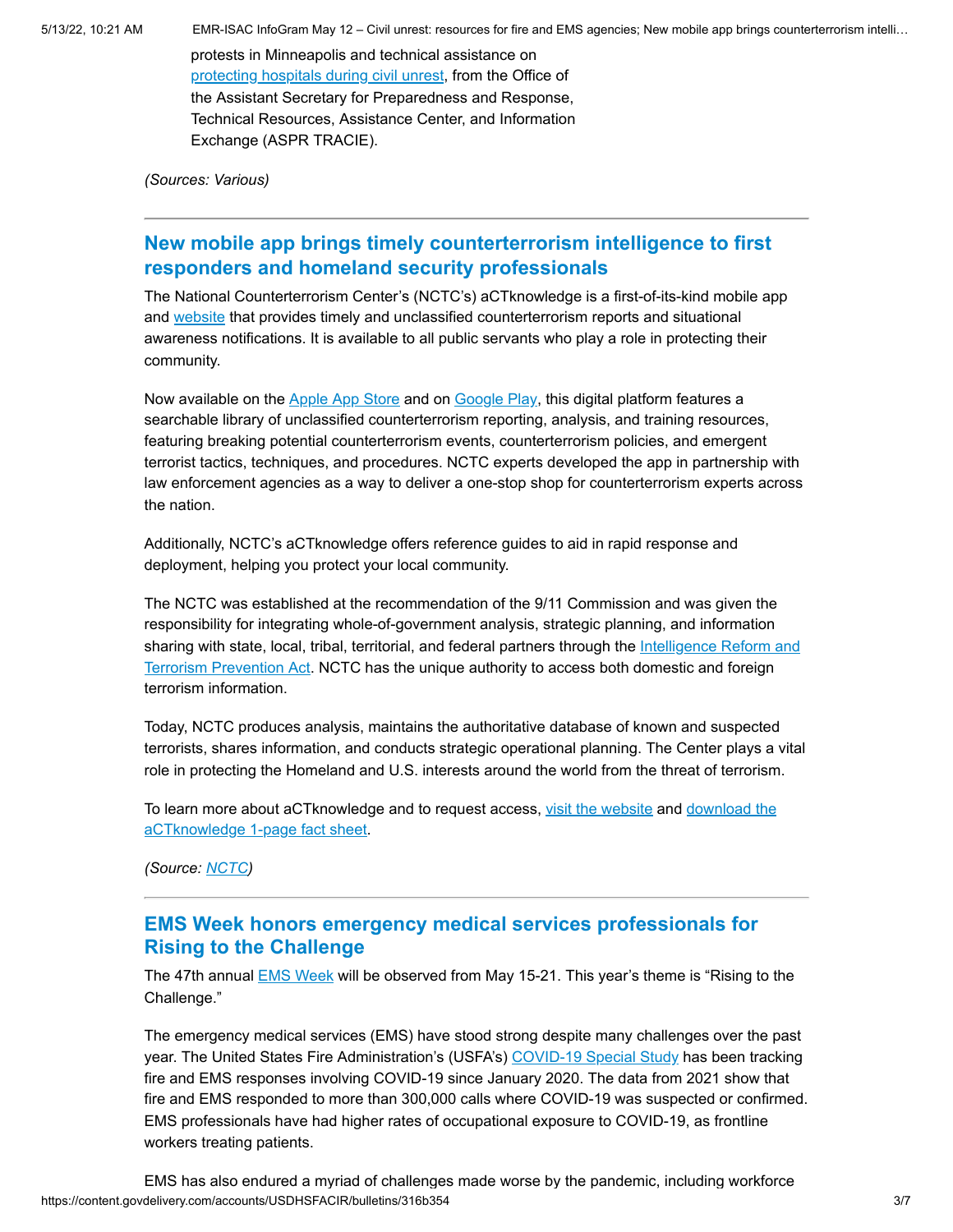5/13/22, 10:21 AM EMR-ISAC InfoGram May 12 – Civil unrest: resources for fire and EMS agencies; New mobile app brings counterterrorism intelli… y g y p g

shortages, supply shortages and more difficulty getting the training they need.

The USFA joins the National Association of Emergency Medical Technicians (NAEMT) and the American College of Emergency Physicians (ACEP), working to ensure that the important contributions of EMS providers in safeguarding the health, safety and well-being of their communities are fully celebrated and recognized.

Each day of EMS Week has its own theme:

- Sunday, May 15 Health, Wellness and Resilience Day.
- Monday, May 16 Education Day.
- Tuesday, May 17 EMS Safety Day.
- Wednesday, May 18 EMS for Children Day.
- Thursday, May 19 Save-A-Life Day.
- Friday, May 20 EMS Recognition Day.

EMS agencies are encouraged to plan activities and events around these themes in their communities. Traditionally, ACEP has provided printed planning guides for EMS Week, but this year, all content will be electronic and easily accessible on [EMSWeek.org](https://emsweek.org/).

Visit EMSWeek.org for social media ads, images and video resources to help promote and celebrate EMS professionals during the week. You can also read inspiring stories about how EMS professionals are [staying strong](https://emsweek.org/stay-strong/) in these challenging times.

*(Sources: [EMSWeek.org,](https://emsweek.org/) [ACEP](https://www.acep.org/administration/ems-resources/emsweek/), [NAEMT](https://www.naemt.org/initiatives/ems-week), [USFA](https://www.usfa.fema.gov/ems/ems-week.html))*

#### <span id="page-3-0"></span>**Webinar: FirstNet on communications in healthcare settings and special events**

FirstNet Authority is hosting a webinar on **Thursday, May 26, 2-3 p.m. EST** as part of its FirstNet [Emergency Management Webinar Series, entitled Extended Primary Users on FirstNet: You're not](https://mailchi.mp/firstnet/em_webinar-16062476) in it alone.

[This webinar is an opportunity to learn about how FirstNet services can help FirstNet's extended](https://firstnet.gov/public-safety/firstnet-for/other-users) primary users, who could be called upon to support first responders during an emergency or its aftermath, such as those who support essential government services, education, transportation, and utilities.

Speakers in this webinar will focus on the extended community supporting first responders for public safety telecommunications in healthcare settings and during special events.

Discussion will include:

- A vision of how FirstNet can be incorporated into a total hospital response environment in order to more effectively connect internal staff, external hospital resources as well as local and state responders.
- How extended primary partners can enable your event command and control operations to run seamlessly through logistical coordination, surveillance equipment (360-degree cameras, drones), and incident management software.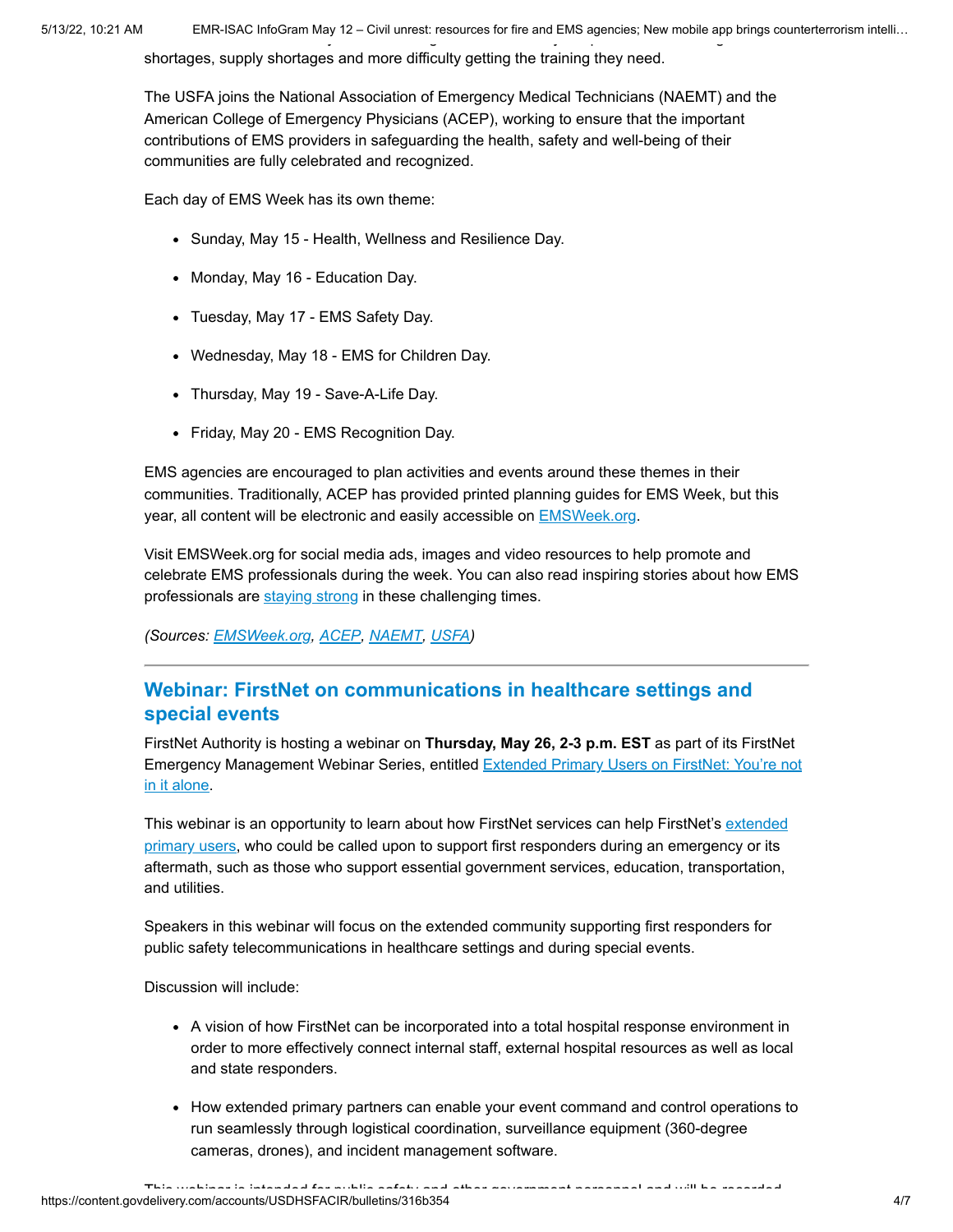5/13/22, 10:21 AM EMR-ISAC InfoGram May 12 – Civil unrest: resources for fire and EMS agencies; New mobile app brings counterterrorism intelli… This webinar is intended for public safety and other government personnel and will be recorded. The recording may be distributed to attendees and other stakeholders upon request.

For more information and to register, visit FirstNet Authority's [announcement](https://mailchi.mp/firstnet/em_webinar-16062476) for this webinar.

*(Source: [FirstNet Authority](https://mailchi.mp/firstnet/em_webinar-16062476))*

#### **Cyber Threats**

E  $02E6F6$ 

#### **Cyber Incident Assistance**

[MS-ISAC](https://www.cisecurity.org/ms-isac/) [SOC@cisecurity.org](mailto:SOC@cisecurity.org) 1-866-787-4722

[IdentityTheft.gov](https://identitytheft.gov/)

[IC3](https://www.ic3.gov/default.aspx)

[Cybercrime Support Network](https://fraudsupport.org/)

#### **General Information**

[StopRansomware.gov](https://www.cisa.gov/stopransomware) [CISA's Known Exploited](https://www.cisa.gov/known-exploited-vulnerabilities-catalog)

Vulnerabilities Catalog

**FTC** scam list

[CISA alerts](https://us-cert.cisa.gov/ncas)

[Law Enforcement Cyber Center](https://www.iacpcybercenter.org/)

[TLP Information](https://us-cert.cisa.gov/tlp)

### <span id="page-4-0"></span>**CISA: Alert (AA22-131A) - Protecting Against Cyber Threats to Managed Service Providers and their Customers**

The cybersecurity authorities of the United Kingdom (NCSC-[UK\), Australia \(ACSC\), Canada \(CCCS\), New Zealand \(NC](https://www.ncsc.gov.uk/)[SC-](http://www.ncsc.govt.nz/)NZ), and the United States [\(CISA\)](https://www.cisa.gov/), ([NSA\)](https://www.nsa.gov/Cybersecurity/), ([FBI\)](https://www.fbi.gov/investigate/cyber) are aware of recent reports that observe an increase in malicious cyber activity targeting managed service providers (MSPs) and expect this trend to continue. This joint Cybersecurity Advisory (CSA) provides actions MSPs and their customers can take to reduce their risk of falling victim to a cyber intrusion.

(Source: [CISA](https://www.cisa.gov/uscert/ncas/alerts/aa22-131a))

#### **U.S. Government attributes cyberattacks on SATCOM networks to Russian statesponsored malicious cyber actors**

CISA and the Federal Bureau of Investigation (FBI) have updated the joint cybersecurity advisory, Strengthening [Cybersecurity of SATCOM Network Providers and Customers](https://www.cisa.gov/uscert/ncas/alerts/aa22-076a), originally released March 17, 2022, with U.S. government [attribution to Russian state-sponsored malicious cyber actors](https://www.state.gov/attribution-of-russias-malicious-cyber-activity-against-ukraine/). The United States assesses Russia launched cyberattacks in late February against commercial satellite communications networks to disrupt Ukrainian command and control during the Russia invasion, and those actions had spillover impacts into other European countries.

*(Source: [CISA](https://www.cisa.gov/uscert/ncas/current-activity/2022/05/10/us-government-attributes-cyberattacks-satcom-networks-russian))*

#### **NIST updates cybersecurity guidance for supply chain risk management**

[A new update to the National Institute of Standards and Technology's \(NIST's\) foundational](https://doi.org/10.6028/NIST.SP.800-161r1) cybersecurity supply chain risk management (C-SCRM) guidance aims to help organizations protect [themselves as they acquire and use technology products and services. It forms part of NIST's](https://www.nist.gov/itl/executive-order-14028-improving-nations-cybersecurity) [response to E](https://www.nist.gov/itl/executive-order-14028-improving-nations-cybersecurity/software-security-supply-chains)[xecutive Order 1402](https://www.federalregister.gov/documents/2021/05/17/2021-10460/improving-the-nations-cybersecurity)[8: Improving the Nation's Cybersecurity, specifically Sections 4\(c\)](https://www.nist.gov/itl/executive-order-14028-improving-nations-cybersecurity/software-security-supply-chains) and  $(d)$ , which concern enhancing the security of the software supply chain.

Because cybersecurity risks can arise at any point in the life cycle or any link in the supply chain, the guidance now considers potential vulnerabilities such as the sources of code within a product, for example, or retailers that carry it. The publication offers help to the varied groups in its intended audience, which ranges from cybersecurity specialists and risk managers to systems engineers and procurement officials.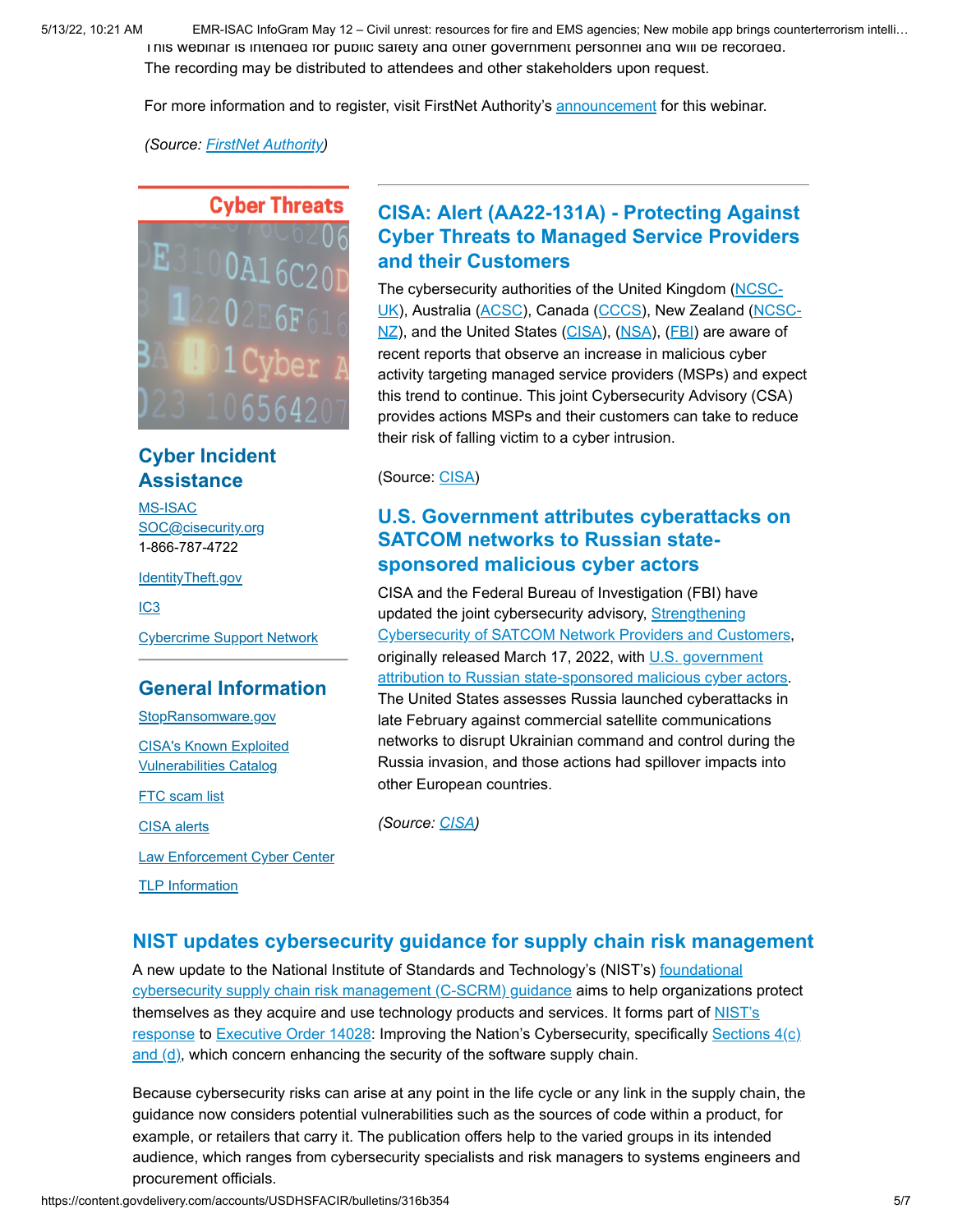*(Source: [NIST](https://www.nist.gov/news-events/news/2022/05/nist-updates-cybersecurity-guidance-supply-chain-risk-management))*

#### **Critical vulnerability exploited to 'destroy' BIG-IP appliances**

CVE-2022-1388 is a critical remote code execution vulnerability that can easily be exploited by an unauthenticated attacker. Attacks can be launched from the internet against devices that expose their management interface — there are a few thousand such devices — or from the targeted organization's network. [Patches and mitigations](https://support.f5.com/csp/article/K23605346) were announced on May 4 and the first attack attempts were spotted within days.

The US Cybersecurity and Infrastructure Security Agency (CISA) on Tuesday [added CVE-2022-1388](https://www.cisa.gov/known-exploited-vulnerabilities-catalog) to its Known Exploited Vulnerabilities Catalog. Federal agencies are required to address the flaw by May 31, but hopefully they have already rolled out patches or mitigations given the elevated risk.

BIG-IP application delivery controllers are used by some of the world's biggest organizations — F5 says 48 of Fortune 50 companies are customers.

*(Source: [Security Week](https://www.securityweek.com/critical-vulnerability-exploited-destroy-big-ip-appliances))*

#### **Ransomware tracker: the latest figures [May 2022]**

Although the number of reported ransomware attacks remained stable throughout April, cybersecurity experts noticed that one group in particular boosted its activity.

The Conti ransomware gang was linked to at least 50 incidents in April, including a devastating attack on Costa Rican government agencies. The attack prompted the country's newly inaugurated president to declare a state of emergency, and the U.S. Department of State is offering a multimillion-dollar bounty for information that leads to the identification or arrest of Conti members.

But Conti wasn't the only group launching attacks — ALPHV, Black Basta, LockBit 2.0, Cl0p, and others struck healthcare organizations, construction firms, government agencies, and a wide range of other organizations.

*(Source: [The Record\)](https://therecord.media/ransomware-tracker-the-latest-figures/)*

#### **Tenet says 'cybersecurity incident' disrupted hospital operations**

Tenet, one of the largest for-profit health systems in the U.S., said it experienced a "cybersecurity incident" last week that disrupted some acute care operations. Most critical functions have been [restored, while affected facilities are beginning to resume normal operations, according to a statement](https://investor.tenethealth.com/press-releases/press-release-details/2022/Tenet-Reports-Cybersecurity-Incident/default.aspx) **Tuesday from the Texas-based operator.** 

Tenet, which operates 60 hospitals and roughly 550 other care sites across 34 states, is the latest health system to be affected by a cybersecurity breach, which have been increasing in severity in the U.S. and in the healthcare industry.

*(Source: [Cybersecurity Dive\)](https://www.cybersecuritydive.com/news/tenet-cyberattack-hospital-operations/622728/)*

The InfoGram is distributed weekly to provide members of the Emergency Services Sector with information concerning the protection of their critical infrastructures.